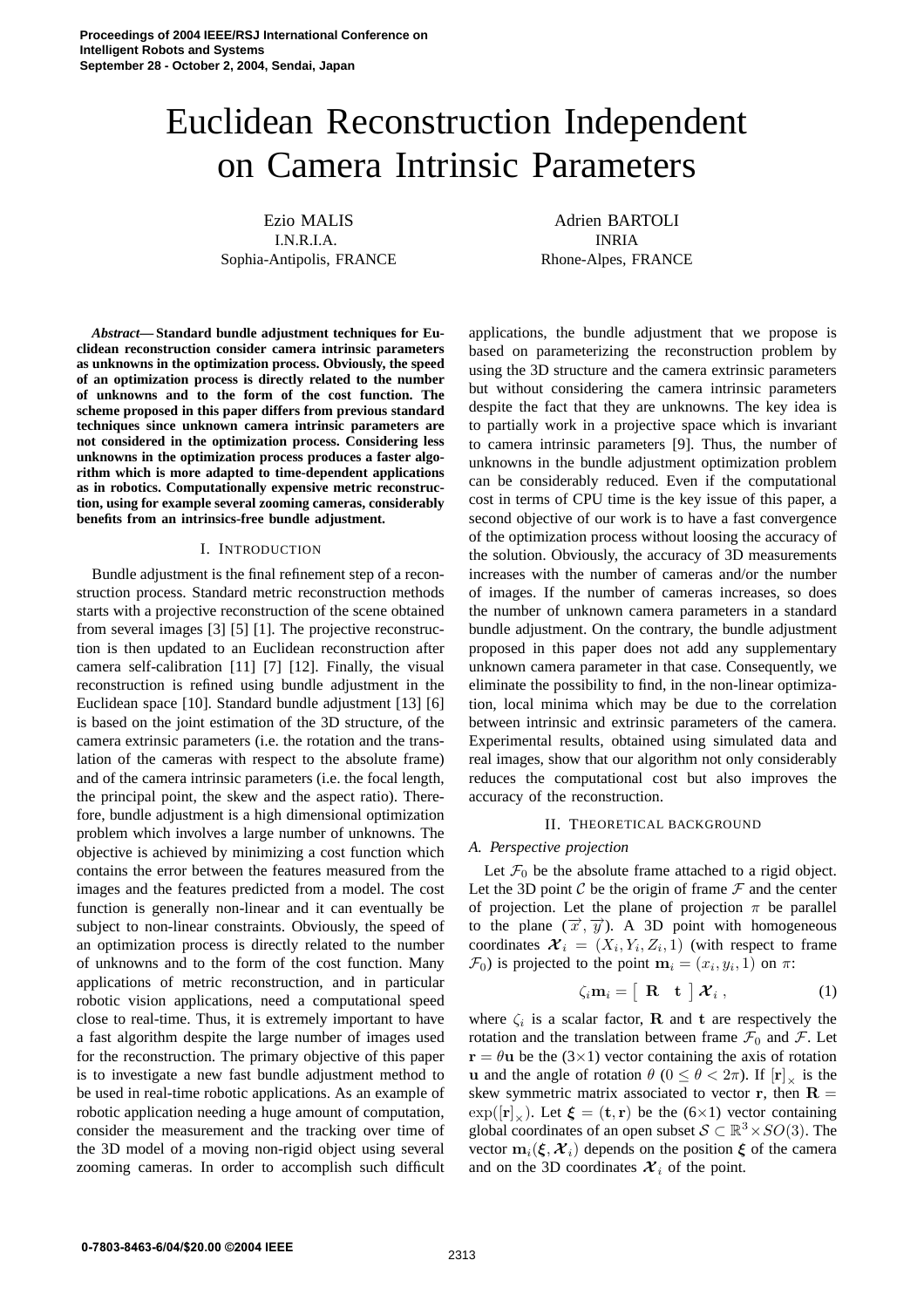# *B. Camera model*

The information given by a pinhole camera is an image point  $\mathbf{p}_i$ . The point  $\mathbf{p}_i = (u_i, v_i, 1)$  depends on the camera internal parameters and on **m**i:

$$
\mathbf{p}_i = \mathbf{Km}_i \tag{2}
$$

where:

$$
\mathbf{K} = \left[ \begin{array}{ccc} f_p & s & u_0 \\ 0 & rf_p & v_0 \\ 0 & 0 & 1 \end{array} \right] \tag{3}
$$

 $u_0$  and  $v_0$  are the coordinates of the principal point (pixels),  $f_p$  is the focal length measured in pixel, s is the skew and  $r$  is the aspect ratio.

#### *C. Invariance by projective transformation*

Suppose that  $n$  not collinear points are available in the image. Let  $S_p$  be the following symmetric (3×3) matrix:

$$
\mathbf{S}_p = \frac{1}{n}\sum_{i=1}^n \mathbf{p}_i \mathbf{p}_i^\top
$$

This matrix, computed using all observed points, depends on camera intrinsic parameters. Similarly, let  $S_m$  be the following positive symmetric  $(3\times3)$  matrix:

$$
\mathbf{S}_m = \frac{1}{n}\sum_{i=1}^n \mathbf{m}_i \mathbf{m}_i^\top
$$

This matrix only depends on the structure of the object and on its position with respect to the current frame. Since  $\mathbf{p}_i = \mathbf{Km}_i$ ,  $\mathbf{S}_p$  can be written as a function of  $\mathbf{S}_m$  and of the camera intrinsic parameters **K**:

$$
\mathbf{S}_p = \mathbf{K} \, \mathbf{S}_m \, \mathbf{K}^\top \,. \tag{4}
$$

It is possible to decompose  $S_p$  and  $S_m$  using a Cholesky decomposition as:

$$
\mathbf{S}_m = \mathbf{T}_m \, \mathbf{T}_m^\top \quad \text{and} \quad \mathbf{S}_p = \mathbf{T}_p \, \mathbf{T}_p^\top \tag{5}
$$

where  $T_m$  and  $T_p$  are upper triangular matrices. Thus, from equations (4) and (5) we obtain:

$$
\mathbf{T}_p = \mathbf{K} \mathbf{T}_m \tag{6}
$$

Note that  $\mathbf{T}_m$  does not depend on **K**. Using  $\mathbf{T}_p$  we define a projective space independent on camera intrinsic parameters:

$$
\mathbf{q} = \mathbf{T}_p^{-1} \mathbf{p} = \mathbf{T}_m^{-1} \mathbf{K}^{-1} \mathbf{p} = \mathbf{T}_m^{-1} \mathbf{K}^{-1} \mathbf{K} \mathbf{m} = \mathbf{T}_m^{-1} \mathbf{m}
$$

The computation of  $T_p$  from image points is stable, as shown in [8] since it is based on averaging measurements.

# *D. Estimating camera parameters "a posteriori"*

From equation (6), the camera parameters can be computed "a posteriori" as a function of the known matrix  $T_p$ and of the estimated matrix  $\mathbf{T}_m$ :

$$
\mathbf{K} = \mathbf{T}_p \mathbf{T}_m^{-1} \tag{7}
$$

Since the matrix  $\mathbf{T}_p$  is measured from image points corrupted by noise, only a measure  $\mathbf{T}_p$  can be used to compute an estimated matrix  $\hat{\mathbf{K}} = \tilde{\mathbf{T}}_p \hat{\mathbf{T}}_m^{-1}$ , where  $\hat{\mathbf{T}}_m$  is an estimation of the unknown matrix  $\mathbf{T}_m$  obtained from the bundle adjustment.

#### III. METRIC RECONSTRUCTION FROM IMAGES

Suppose to have m images (obtained from several zooming cameras) of the same  $n$  points. Bundle adjustment is achieved by minimizing the following cost function:

$$
\mathcal{C} = \sum_{i=1}^n \sum_{j=1}^m \|\widehat{\mathbf{p}}_{ij} - \tilde{\mathbf{p}}_{ij}\|^2 ,
$$

where  $\tilde{\mathbf{p}}_{ij}$  is the known vector containing the pixel coordinates of point i measured in the image j and  $\hat{p}_{ij}$  is the model estimated from unknown parameters. Standard bundle adjustment uses the following model:

$$
\widehat{\mathbf{p}}_{ij}(\mathbf{K}_j, \boldsymbol{\xi}_j, \boldsymbol{\mathcal{X}}_i) = \mathbf{K}_j \widehat{\mathbf{m}}_{ij}(\boldsymbol{\xi}_j, \boldsymbol{\mathcal{X}}_i)
$$

thus, for each image the unknowns are the camera parameters  $\mathbf{K}_j$  (i.e. 5m unknowns for all images) and the camera pose  $\xi$ <sub>i</sub> (i.e. 6m unknowns for all images), and for each point the unknowns are the 3D coordinates  $\mathcal{X}_i$  (i.e. 3n unknowns for all points). The total number of unknowns for a standard bundle adjustment is thus  $s = 3n + 11m$ . In this paper we propose to use a different model of  $\mathbf{p}_{ij}$ in the bundle adjustment. Suppose that we have a good estimation of the matrix  $\hat{\mathbf{T}}_m$  (i.e.  $\hat{\mathbf{T}}_m \approx \mathbf{T}_m$ ). In this case, we have shown in [8] that the error  $\hat{K} - K$  can be neglected. As a consequence, using  $\hat{\mathbf{K}}_i$  instead of  $\mathbf{K}_i$  in the bundle adjustment has a little effect on the optimization process preserving the optimality of the solution. Note that the estimated matrix  $\mathbf{T}_m$  is continuously updated since it is computed from the estimated 3D points. Thus, errors on the estimation of the matrix  $\mathbf{T}_m$  will produce errors in the reprojection of image points. Since the goal of bundle adjustment is to minimize the error between the reprojected and measured image points, the result of the minimization will be  $\mathbf{T}_m \approx \mathbf{T}_m$  even starting with a bad estimation of **T**<sub>m</sub>. Using  $\widehat{\mathbf{K}}_j = \widetilde{\mathbf{T}}_{pj} \widehat{\mathbf{T}}_{mj}^{-1}$  instead of **K** we have:

$$
\widehat{\mathbf{p}}_{ij}(\boldsymbol{\xi}_j,\boldsymbol{\mathcal{X}})=\tilde{\mathbf{T}}_{pj}\widehat{\mathbf{T}}_{mj}^{-1}(\boldsymbol{\xi}_j,\boldsymbol{\mathcal{X}})\widehat{\mathbf{m}}_{ij}(\boldsymbol{\xi}_j,\boldsymbol{\mathcal{X}}_i)=\tilde{\mathbf{T}}_{pj}~\widehat{\mathbf{q}}_{ij}(\boldsymbol{\xi}_j,\boldsymbol{\mathcal{X}})
$$

where  $\mathbf{T}_{pj}$  is measured from image features and  $\hat{\mathbf{q}}_{ij}(\boldsymbol{\xi}_j, \boldsymbol{\mathcal{X}})$  depends on the camera pose  $\boldsymbol{\xi}_j$ , on the 3D coordinates of all the points  $\mathcal{X} = (\mathcal{X}_1, \mathcal{X}_2, ..., \mathcal{X}_n)$ but not on the camera intrinsic parameters. Consequently, the bundle adjustment we propose is intrinsics-free. The total number of unknowns of the intrinsics-free bundle adjustment is  $p = 3n+6m$ . When compared to the standard bundle adjustment, the relative difference of unknowns is  $(s - p)/s = 5m/(3n + 11m)$ . When  $m >> n$  (for example when tracking a given object in a long sequence of images taken with several zooming cameras) we can obtain a reduction up to  $(s-p)/s \approx 0.45$  (i.e. 45%) of the number of unknowns. Therefore, as it will be proven by the experimental results presented in Section IV, the computational cost of the optimization process can be considerably reduced. Let  $\mathbf{x} = (\xi_1, \xi_2, ..., \xi_m, \mathcal{X}_1, \mathcal{X}_2, ..., \mathcal{X}_n)$  be the  $(p \times 1)$  vector containing all the unknowns. The intrinsicsfree bundle adjustment consists in solving the following problem:

$$
\min_{\mathbf{x}} \mathcal{C}(\mathbf{x}) = \min_{\mathbf{x}} \sum_{i=1}^{n} \sum_{j=1}^{m} ||\mathbf{\tilde{T}}_{pj} \hat{\mathbf{q}}_{ij}(\boldsymbol{\xi}_{j}, \boldsymbol{\mathcal{X}}) - \tilde{\mathbf{p}}_{ij}||^{2} .
$$
 (8)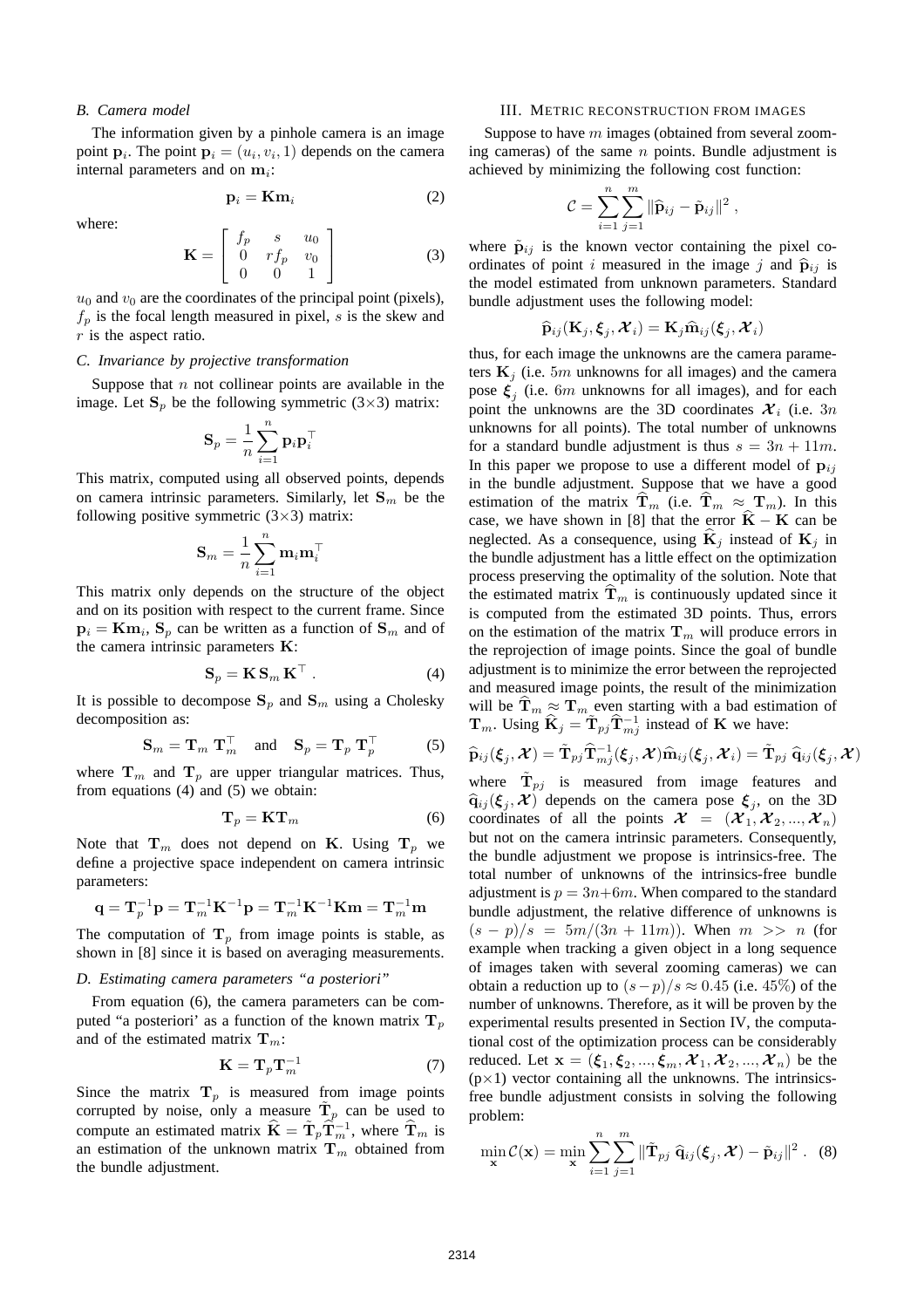The cost function is thus defined as the sum of the residual errors of the reprojections in each image. If the error on the measured features  $\tilde{\mathbf{p}}_{ij}$  has a Gaussian distribution and  $\mathbf{T}_{pj} \approx \mathbf{T}_{pj}$  (see the experiments in [8]) then our bundle adjustment is close to be a maximum likelihood estimator. By setting  $\tilde{\mathbf{q}}_{ij} = \tilde{\mathbf{T}}_{pj}^{-1}$   $\tilde{\mathbf{p}}_{ij}$ , the intrinsics-free bundle adjustment could also be defined as the minimization of a cost function completely defined in the invariant space  $Q \min_{\mathbf{x}} \sum_{i=1}^n \sum_{j=1}^m ||\widehat{\mathbf{q}}_{ij}(\boldsymbol{\xi}_j, \boldsymbol{\mathcal{X}}) - \widetilde{\mathbf{q}}_{ij}||^2$ . However, in the paper we will use the cost function defined in (8) in order to compare the results with respect to the standard bundle adjustment which cost function is defined in the image space. Finally, note that, without loss of generality, we can set the absolute frame  $\mathcal{F}_0$  to one of camera frame  $\mathcal{F}_k$ . Thus, the number of unknowns is reduced to  $s = 3n + 11m - 6$ for the standard bundle adjustment and to  $p = 3n+6m-6$ for the intrinsics-free bundle adjustment.

## *A. Computational cost of the non-linear optimization*

The optimization problem (8) is efficiently solved using iterative second-order methods. They are generally fast since they provide quadratic convergence to the solution if the starting point of the minimization  $x_0$  is in a neighborhood of the solution. Second-order methods are based on the Taylor series of the cost function at each iteration k of the optimization. Setting  $\Delta \mathbf{x} = \mathbf{x}_{k+1} - \mathbf{x}_k$  we have:

$$
C(\mathbf{x}_{k+1}) = C(\mathbf{x}_k) + \Delta \mathbf{x}^\top \frac{\partial C(\mathbf{x}_k)}{\partial \mathbf{x}} + \frac{1}{2} \Delta \mathbf{x}^\top \frac{\partial^2 C(\mathbf{x}_k)}{\partial \mathbf{x}^2} \Delta \mathbf{x} + O^3
$$

where  $\frac{\partial C(\mathbf{x}_k)}{\partial \mathbf{x}}$  is the (p×1) gradient vector,  $\frac{\partial^2 C(\mathbf{x}_k)}{\partial \mathbf{x}^2}$  is the (p×p) Hessian matrix and  $O^3(\Delta x)$  is the residual error. Starting from this expansion, several methods have been proposed to find and update  $x_{k+1}$  of the unknowns. For example, for a standard Newton minimization method, one needs to compute or approximate the gradient vector and the Hessian matrix at each iteration. It is clear that the computational cost of the non-linear minimization is directly related to the number of unknowns p. The lower is  $p$  the faster is the computation. In this paper, we use the Levenberg-Marquardt method [2] with numerical differentiation. Note that, even if they are not currently used in our experimental results, the speed of any bundle adjustment algorithm can be increased by using optimization techniques which optimally exploit sparseness [13].

#### *B. Initialization of the non-linear optimization*

Non-linear optimization requires an initial value  $x_0$  of the unknowns. In our experiments, we first obtain a projective reconstruction and then use a rough self-calibration to upgrade the reconstruction to metric. The projective reconstruction is obtained by computing the fundamental matrix using [3] between the two farthest images and triangulating point features in projective space using [4]. We then register each other image in turn by using 3D to 2D point correspondences. Finally, we refine the estimated structure and motion with a bundle adjustment in projective space. The self-calibration is obtained from the projective reconstruction by using the linear method proposed in [7]

and inspired by [12]. We assume that each camera has zero skew, unity aspect ratio and its principal point lying at the image center. These assumptions allow to obtain a linear solution for the (eventually varying) focal length.

## *C. Imposing geometric constraints*

For most of pinhole cameras it is a reasonable approximation to suppose a zero skew (i.e.  $s = 0$ ) and unit aspect ratio (i.e.  $r = 1$ ). Thus, there are some geometric constraints on camera internal parameters that can be imposed during the optimization. Let  $\tau_{ij}^p$  and  $\tau_{ij}^m$  be the ij entries of matrices  $T_p$  and  $T_m(x)$  respectively. It is easy to obtain from equation (7) the equivalence between the following constraints. Zero skew:  $s = 0 \Leftrightarrow \tau_{12}^p \tau_{11}^m(\mathbf{x}) =$  $\tau_{11}^p \tau_{12}^m(\mathbf{x})$ . Unit aspect ratio:  $r = 1 \Leftrightarrow \tau_{11}^p \tau_{22}^m(\mathbf{x}) =$  $\tau_{22}^p \tau_{11}^m(\mathbf{x})$ . Imposing constraints on intrinsic parameters is thus equivalent to impose constraints on the unknowns **x** of the intrinsics-free bundle adjustment. Constraints on the intrinsics are modeled by using either Lagrange multipliers or heavily weighted artificial measurements added to the cost function. In the former case, each constraint is modeled by one additional parameter and in the latter case, not any parameter are necessary.

## *D. Expected improvements over standard methods*

As mentioned before, the exact count of the unknowns depends on the considered setup (number of cameras, structure of the object,...). We present different setups used for metric reconstruction, supposing that singular configurations have been avoided and that a minimal number of data is available to achieve the reconstruction. For each case, we compare the expected performances of the intrinsics-free bundle adjustment with respect to the standard one. These considerations are confirmed by the experimental results presented in Section IV.

*1) Fixed intrinsic parameters:* In the first setup, we consider that all intrinsic parameters are fixed and unknown (all images are provided by the same camera). A minimum number of 3 images are necessary. There are  $s = 3n +$  $6m + 5$  unknowns for the standard method while there are  $p = 3n + 6m$  unknowns for the intrinsics-free method. Since  $p \approx s$ , the improvements of the new method on the computational cost are expected not to be impressive. However, it is an interesting setup since it is very common and it can be used to prove that the accuracy of the solution found by the intrinsics-free bundle adjustment is as good as for standard bundle adjustment.

*2) Varying focal length and principal point.:* The second setup assumes that cameras have zero skew and unity aspect ratio. This case is often encountered in practice since these hypotheses are satisfied by most modern cameras. It corresponds to either a unique zooming camera in motion observing a static scene (note that not only the focal length but also the principal point position may change when zooming and/or focusing) or a set of cameras taking synchronized pictures of the same, eventually dynamic, scene. A minimum of 4 images are needed. There are  $s = 3n + 6m + 3m$  unknowns for the standard method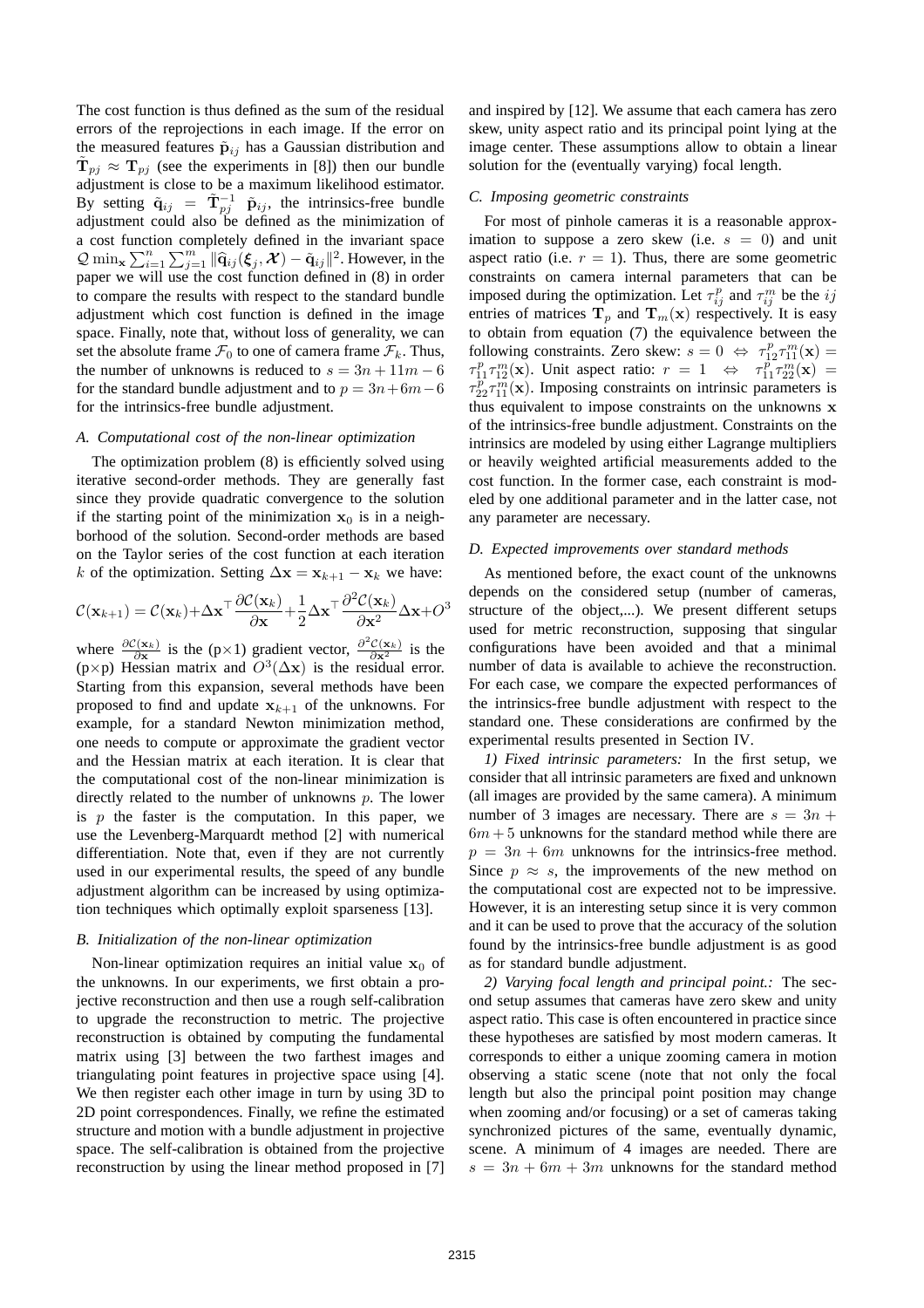while there are  $p = 3n + 6m$  unknowns for the intrinsicsfree method. In this case, when  $m \gg n$  we can obtain a reduction up to  $(s - p)/s \approx 0.33$  (i.e. 33%) of the number of unknowns. As a consequence, the computational cost is expected to be considerably reduced.

*3) Time-varying structure and motion tracked by several zooming cameras.:* The third setup is the most general one. The structure, the camera intrinsic and extrinsic parameters are continuously changing. It is an interesting setup for modern robotic vision since it allows the achievement of new applications in visual servoing, object tracking or computer-aided surgery. The speed of the reconstruction algorithm is extremely important in order to perform the tracking. With this setup, the number of unknowns is the same as for the previous setup at each iteration. Thus, the intrinsics-free bundle adjustment is expected to work faster than the standard bundle adjustment, especially when the number of cameras involved in the reconstruction is large.

# IV. EXPERIMENTAL RESULTS

# *A. Simulated Data*

We consider the metric reconstruction of  $n = 25$  points lying inside a cube of 1 meter side. The 3D coordinates of the points are reconstructed using m images ( $m \geq$ 3), taken with one or more cameras depending on the setup. Images are taken around the cube from different positions between 5 and 9 meters away from its center. The image coordinates of the points are corrupted by a centered Gaussian noise with varying standard deviation. The algorithms are repeated in order to compute the mean and the standard deviation over 1000 trials. Both standard and intrinsics-free bundle adjustment are ran on the same computer. We measure the CPU time and the number N of iterations needed to the convergence of each algorithm to assess the corresponding computational cost. The accuracy of the solution is measured by evaluating the error on the metric reconstruction. Since the reconstruction is made up to a scalar factor, we use the ground truth just to fix the scale. In order to have an error independent on the frame in which the reconstruction is done, we consider differences between the estimated distance  $\|\mathcal{X}_i - \mathcal{X}_i\|$ and the true distance  $\|\mathcal{X}_i - \mathcal{X}_j\|$  between two points in the 3D space. Thus, the error  $\epsilon_{\mathcal{X}}$  on the structure is obtained as  $\epsilon_{\mathcal{X}} = \sum_{i,j}^{n} \left( \|\hat{\boldsymbol{\mathcal{X}}}_i - \hat{\boldsymbol{\mathcal{X}}}_j\| - \|\boldsymbol{\mathcal{X}}_i - \boldsymbol{\mathcal{X}}_j\| \right)$  $\Big)^2$ . In order to verify that the camera parameters obtained "a posteriori" by our algorithm are a good approximation of the true parameters, we measure the relative error  $\epsilon_f$  on posteriori" by our algorithm are a good a<br>the true parameters, we measure the rela<br>the recovered focal length as  $\epsilon_f = \frac{\hat{f}_p - f_p}{f_p}$ .

*1) Fixed intrinsic parameters:* In the first set of experiments, we consider a single moving camera with fixed intrinsics parameters. The focal length is  $f_p = 1000$ , the principal point is at the image center, the skew is zero and the aspect ratio is one. Figure 1 presents the comparison between the properties of convergence and computational cost of the algorithms. As expected, the CPU time is slightly higher for the standard bundle adjustment algorithm especially when the noise standard deviation  $\sigma$  increases (see Figure 1(a)). This result is confirmed by figure 1(b) which shows that the convergence to the minimum of the cost function requires less iterations for the intrinsicsfree method. Note that the algorithms converge almost to the same minimum of the cost function. This has been the case in most of our experiments. Figure 2 plots the error on the recovered structure. Even if the difference between the two algorithm is not impressive, the intrinsics-free method performs better when the noise  $\sigma$  is high (Figure 2(a)) and when only few  $m$  images are used (Figure 2(b)).



Fig. 1. Comparison of the computational cost between the standard (green) and the intrinsics-free (red) bundle adjustment.



Fig. 2. Comparison of the accuracy of the 3D reconstruction between the standard (green) and of the intrinsics-free (red) bundle adjustment.

The intrinsic parameters are not directly considered as unknown in our algorithm but they are estimated "a posteriori". Since the 3D structure estimated with the intrinsics-free bundle adjustment is more accurate, it is not surprising, as shown in Figure 3, that the relative error  $\epsilon_f$ on the focal length is also smaller. Figure 3(a) shows the results obtained when the standard deviation of the noise  $\sigma$  varies from 0 to 3 pixels. When the level of added noise is lower than 1 pixel, the results are undistinguishable. Beyond a certain level of added noise the intrinsics-free method performs better. Figure 3(b) shows the results obtained when varying the number of images used in the reconstruction from 3 to 10. For a small number of images, in this case less than 5, the intrinsics-free method performs better than the standard one.



Fig. 3. Comparison of the relative error on the recovered focal length between the standard (green) and of the intrinsics-free (red) methods.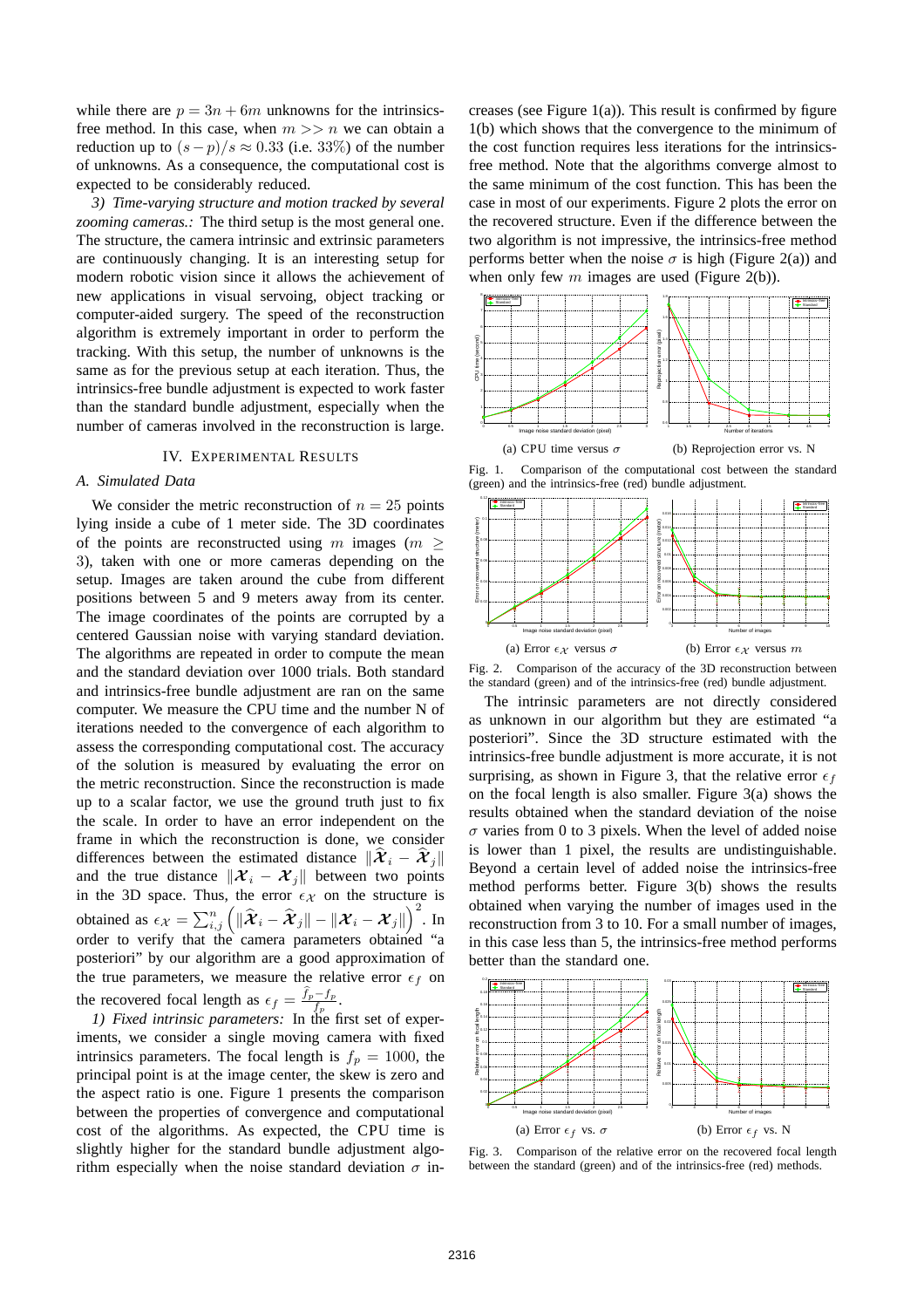*2) Varying focal length and principal point.:* In this set of experiments we consider a moving and zooming camera. The focal length  $f_p$  changes between 800 and 1300 pixels while moving the camera around the 3D structure. We suppose that  $s = 0$ ,  $r = 1$  and that the principal point is at the image center. In this setup, the intrinsics-free bundle adjustment has less unknowns than the standard method. Thus, the CPU time and the number of iterations needed to converge are smaller, as it is shown in Figure 4. Again, the estimation processes is more stable.



Fig. 4. Comparison of the computational cost between the standard (green) and the intrinsics-free (red) bundle adjustment.

Thus, the reconstruction provided by the intrinsics-free bundle adjustment is more accurate. Figure 5 confirms the results obtained in the previous simulation. With a small number m of images and for higher noise  $\sigma$  the intrinsicsfree bundle adjustment performs better. Otherwise, the results are undistinguishable. Concerning the errors on the estimation of the different focal lengths, we have observed, as in the previous case, that the two methods perform equally well up to a certain level of noise ( $\sigma = 1$  pixel), above which the intrinsics-free method begins to perform better than the standard one (complete results are in [8]).



Fig. 5. Comparison of the accuracy of the 3D reconstruction between the standard (green) and of the intrinsics-free (red) bundle adjustment.

*3) Time-varying structure and motion tracked by several zooming cameras.:* This experiment consists in tracking time-varying structure and motion. At each iteration, structure and motion are estimated using bundle adjustment. The estimate of iteration  $k$  is the starting point of iteration  $k + 1$ . We simulate a moving object (eventually non-rigid) observed by a set of zooming cameras. At each iteration the object is roughly maintained at the center of the images using zooming and by changing camera orientations. Zooming affects camera focal length and principal point. Therefore, both camera intrinsic and extrinsic parameters change. The deformation of the structure through time consists in offsetting each point from its position by a random value drawn from a normal distribution and with a variance of 10% of the object size. Figure 6 shows the needed CPU time when the object considered is either rigid (a) or non rigid (b). Object motion is a weighted combination between a circular motion which induces great changes in camera orientation and small changes in their intrinsic parameters, and a translation away from the cameras inducing the opposite effect. Figure 6(a) shows that when the change in camera orientation is dominant the behavior of the two bundle adjustments are very close, the intrinsics-free being slightly better. On the other hand, the more the object moves away from the cameras, the more their intrinsics vary which increases the difference between the two algorithms. The intrinsics-free method needs less CPU time to convergence than the standard bundle adjustment. Figure 6(b) shows that when the previous scenario is combined to an object deformation, the difference between the algorithms is slightly reduced but remains significant when the change in the intrinsics is dominant.



Fig. 6. CPU time to convergence versus relative variation  $k$  on camera parameters. When  $k = 0$  % only camera extrinsic parameters change, while when  $k = 100\%$  only camera intrinsic parameters change.

The reduction of the number of the unknowns has a beneficial effect on the accuracy of the reconstruction, as it is shown by the results plotted in Figure 7. We observe in Figure 7(a) that when the structure is rigid and camera intrinsic parameters change, the intrinsic-free approach performs much better than the standard bundle adjustment. When the structure is non-rigid (see Figure  $7(b)$ ), the difference between the two algorithm is reduced but still the intrinsics-free bundle adjustment is more accurate.



Fig. 7. Error on recovered structure as a function of the relative variation k on camera parameters. When  $k = 0$  % only camera extrinsic parameters change, while when  $k = 100\%$  only camera intrinsic parameters change.

#### *B. Real Images*

In this section, we validate our algorithm using real images of a calibration grid in order to have a ground truth.